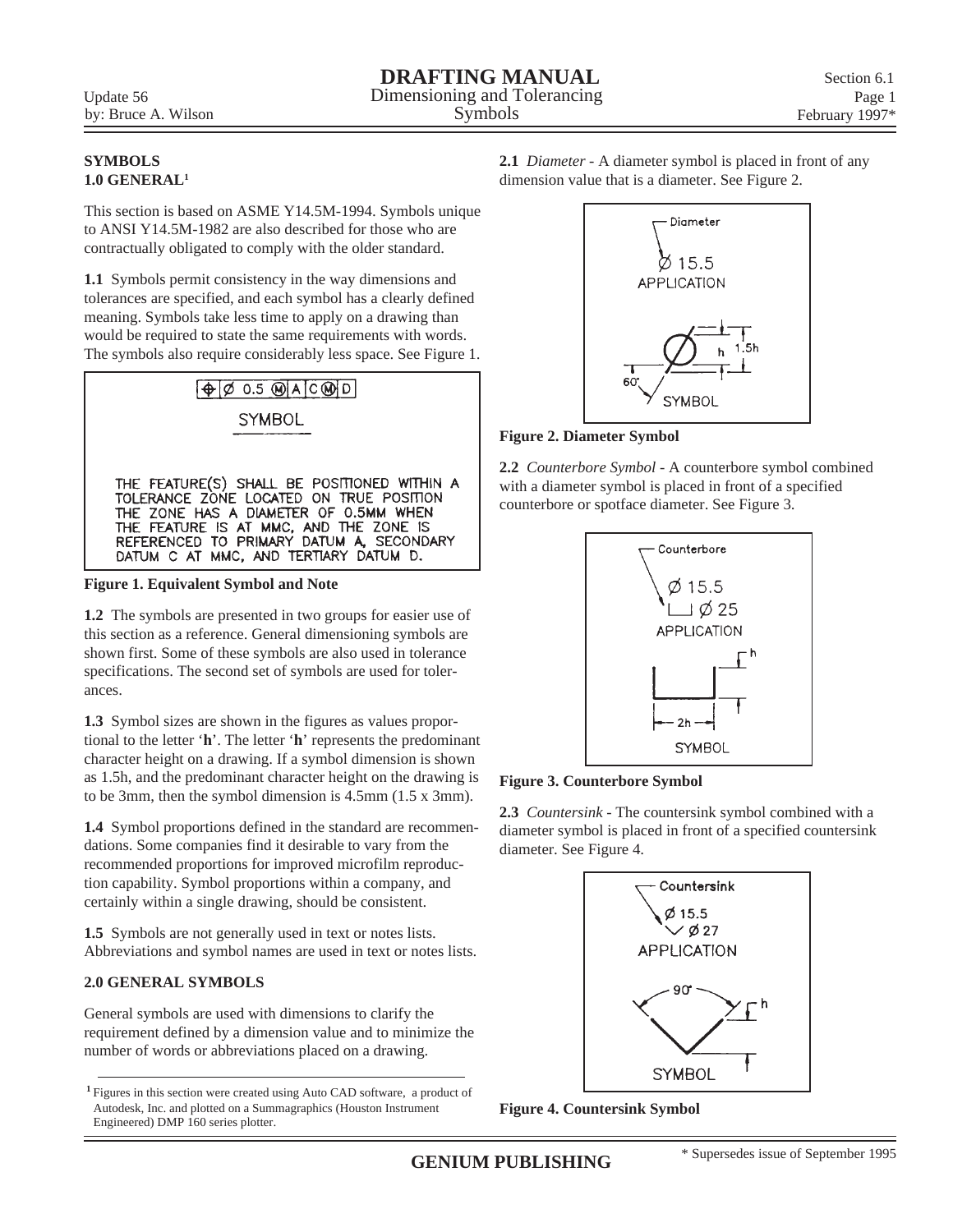**2.4** *Depth -* A downward-pointing arrow is used for the depth symbol, and it is placed in front of the depth value in such applications as for counterbore and hole depths. See Figure 5.



## **Figure 5. Depth Symbol**

**2.5** *Dimension Origin -* A circle used in place of one of the arrowheads on a dimension line indicates the origin for measurement. See Figure 6. This symbol is not used as a replacement for datums and datum references.



#### Figure 6. Dimension Origin

**2.6** *Square -* A square is placed in front of dimensions for square features. See Figure 7. The square symbol is used in a manner similar to the diameter symbol. One dimension is adequate for a square shape when this symbol is used eliminating the need for a second dimension.<br> **Figure 9. Arc Length** 



Figure 7. Square Symbol

**2.7** *Reference -* Parentheses enclosing a dimension value indicates the dimension is a reference value. See Figure 8.



Figure 8. Reference Value



**2.8** *Arc Length -* An arc drawn above a dimension value indicates the shown value is the distance measure along the defined arc. See Figure 9. It may be a distance measured along a curved surface or it may be a distance between two features such as holes in a curved part.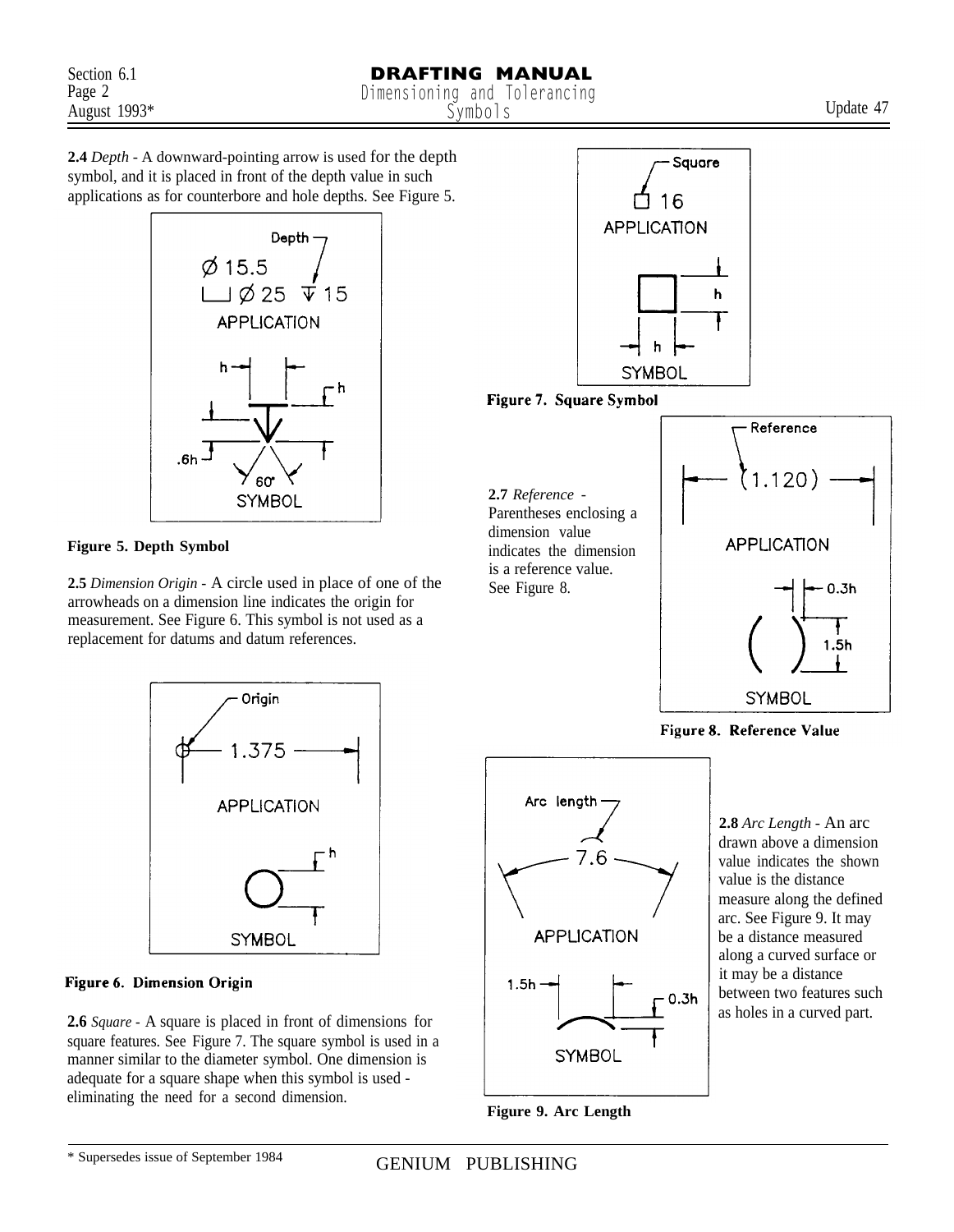**2.9** *Slope* - The slope symbol is placed at the left end of the slope specification. See Figure 10. The slope value is specified as the amount of change per unit of length.





**2.10** *Conical Taper* - A conical taper symbol is placed in front of a taper specification. See Figure 11. The specification indicates the amount of change in diameter over a unit length of the axis.



**Figure 11. Conical Taper Symbol**

**2.11** LETTERS - All letters used for symbols have a height equal to '**h**'.

**2.11.1** *Letter*  $X$  - The letter  $X$  may be used to indicate a number of times or places a feature or item is repeated. If the **X** is to indicate the number of times or places, no space is shown between the number of occurrences and the letter **X.**

example:

3X .250-20UNC-3A

The letter **X** can also be used in place of the word **BY**. A space is placed on each side of the letter **X** for this usage.

example:

.125 X .750



**2.11.2** *Radius* - The letter **R** is placed in front of any value that indicates a radius dimension. See Figure 12. Prior to the 1982 standard, the letter **R** was shown following the dimension value.



**2.11.3** *Controlled Radius* - The abbreviation **CR** is defined by the 1994 standard to indicate a controlled radius dimension. CAUTION - This abbreviation is not defined in the 1982 standard.

**2.11.4** *Spherical Radius* - The letters **SR** are placed in front of a dimension for a spherical radius. See Figure 13.



**Figure 13. Spherical Radius**



**2.11.5** *Spherical Diameter* - A letter **S** precedes the diameter symbol, and both are placed in front of a spherical diameter dimension. See Figure 14.

**Figure 14. Spherical Diameter**

# **3.0 TOLERANCING SYMBOLS**

Tolerancing symbols can be categorized as being applicable to datum identification, form, orientation, location, profile, runout, and modifiers.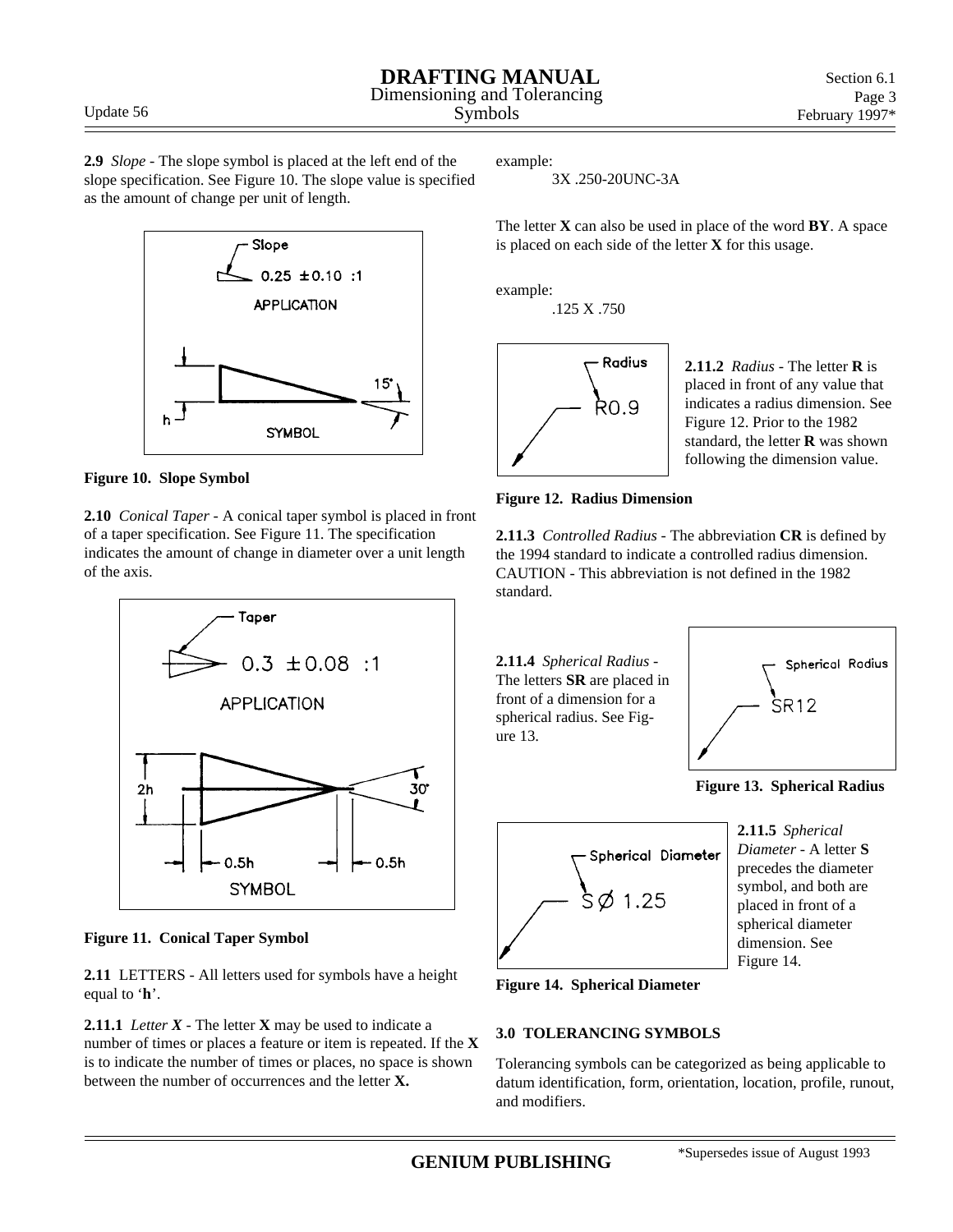$2<sub>h</sub>$ 

**3.1 DATUM IDENTIFICATION SYMBOLS** - These symbols provide a means to identify datum features.

**3.1.1** *1994 Datum Feature Symbol* - This symbol became the U.S. standard in 1994 and is used widely in foreign countries since it is defined by the International Standards Organization. See Figure 15.



**Figure 15. 1994 Datum Feature Symbol**

**3.1.1.1** The 1994 symbol always has a leader extending from it to the point of application. The leader includes a triangle at the end. It may be filled or left open. The triangle is sometimes referred to as a suction cup, but it is correctly identified as a *datum feature triangle*.



**Figure 16. 1982 Datum Feature Symbol**

**3.1.1.2** *1982 Datum Feature Symbol* - The symbol shown in ANSI Y14.5M-1982 and earlier standards is a rectangle with two short dashes. See Figure 16. One dash is placed on each side of the letter used to identify the datum feature. Depending on the requirement, this symbol may be attached to an extension line, a dimension line, a leader, a feature control frame, or placed adjacent to a dimension value.



**3.1.2** *Datum Target Symbol* - The datum target is a circle with a horizontal line across the middle. See Figure 17. The datum identification goes in the bottom half of the symbol, and, in the case of a datum area, the size can be shown in the top half.

**Figure 17. Datum Target Symbol**



**3.2 FORM** - Form tolerance symbols include straightness, flatness, circularity, and cylindricity. Although profile can be used to control form, profile tolerance symbols are contained in a separate category of tolerance.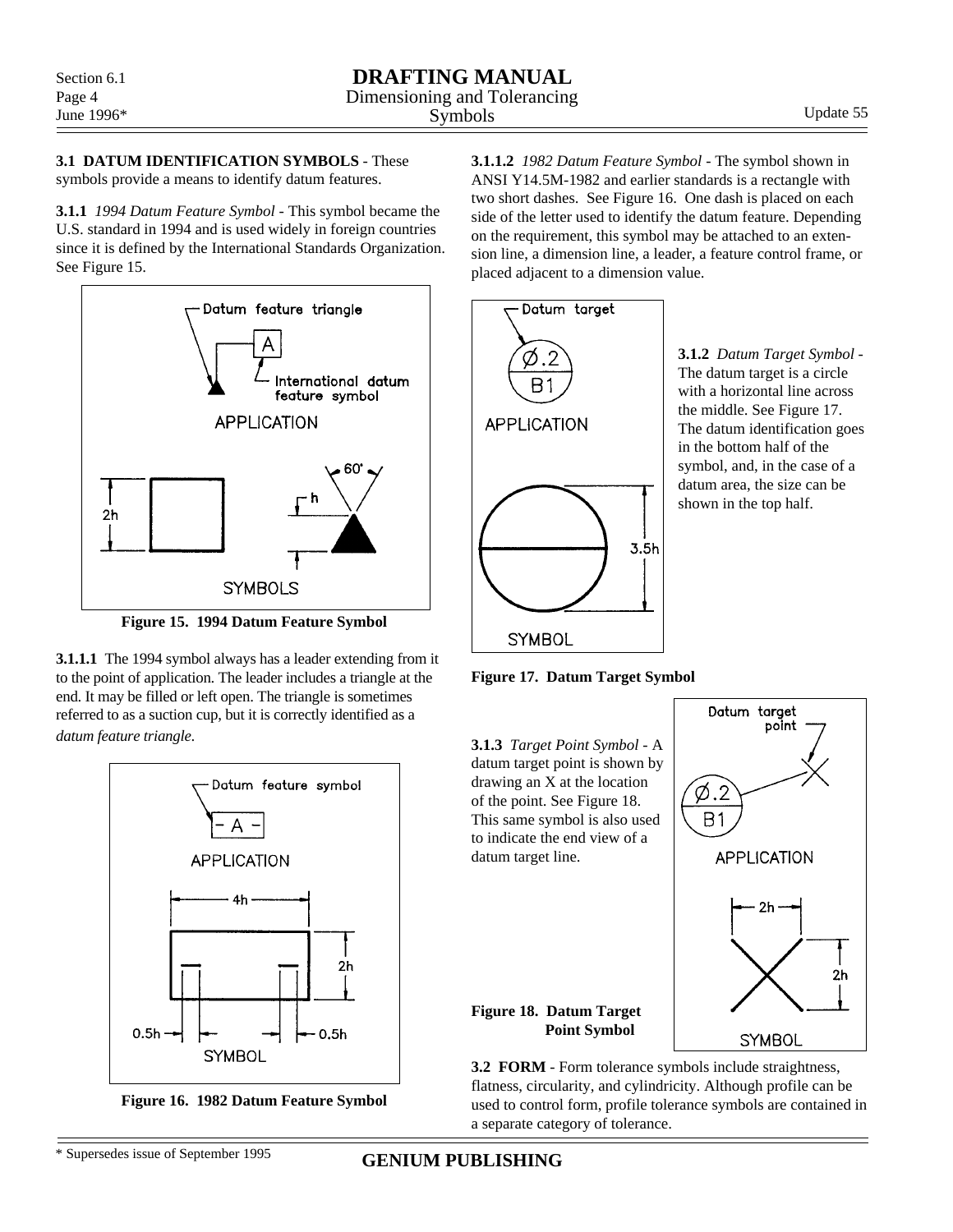# **DRAFTING MANUAL** Section 6.1<br>
Imensioning and Tolerancing Page 5 Dimensioning and Tolerancing Page 1993\*<br>Symbols August 1993\* Update 47 August 1993\*



Figure 19. Straightness Symbol

**3.2.1** *Straightness -* A straight line is used to indicate a straightness requirement. See Figure 19. It is only applied in a feature control frame, and may be used to control straightness of surface elements. It may also be used to control the straightness of an axis or center plane.

**3.2.4** *Cylindricity* - This symbol is a circle with two parallel lines drawn tangent to the circle. See Figure 22. It is used to control the surface errors on a cylindrical feature. It simultaneously controls circularity and parallelism of the elements on the cylinder.



Figure 22. Cylindricity Symbol

**3.2.2** *Flatness* - The flatness symbol appears as an oblique view of a square surface. See Figure 20. This symbol is used in feature control frames and is only used to control the form variations on flat features.



Figure 20. Flatness Symbol



**3.2.3** *Circularity -* Circularity is indicated by a circle. See Figure 21. It controls the amount of form error permitted on the surface of a circular feature at individual cross sections.

**3.3 ORIENTATION -** Orientation tolerance symbols include parallelism, perpendicularity, and angularity.



**3.3.1** *Parallelism -* Parallelism is indicated by two parallel straight lines. See Figure 23.





Figure 24. Perpendicularity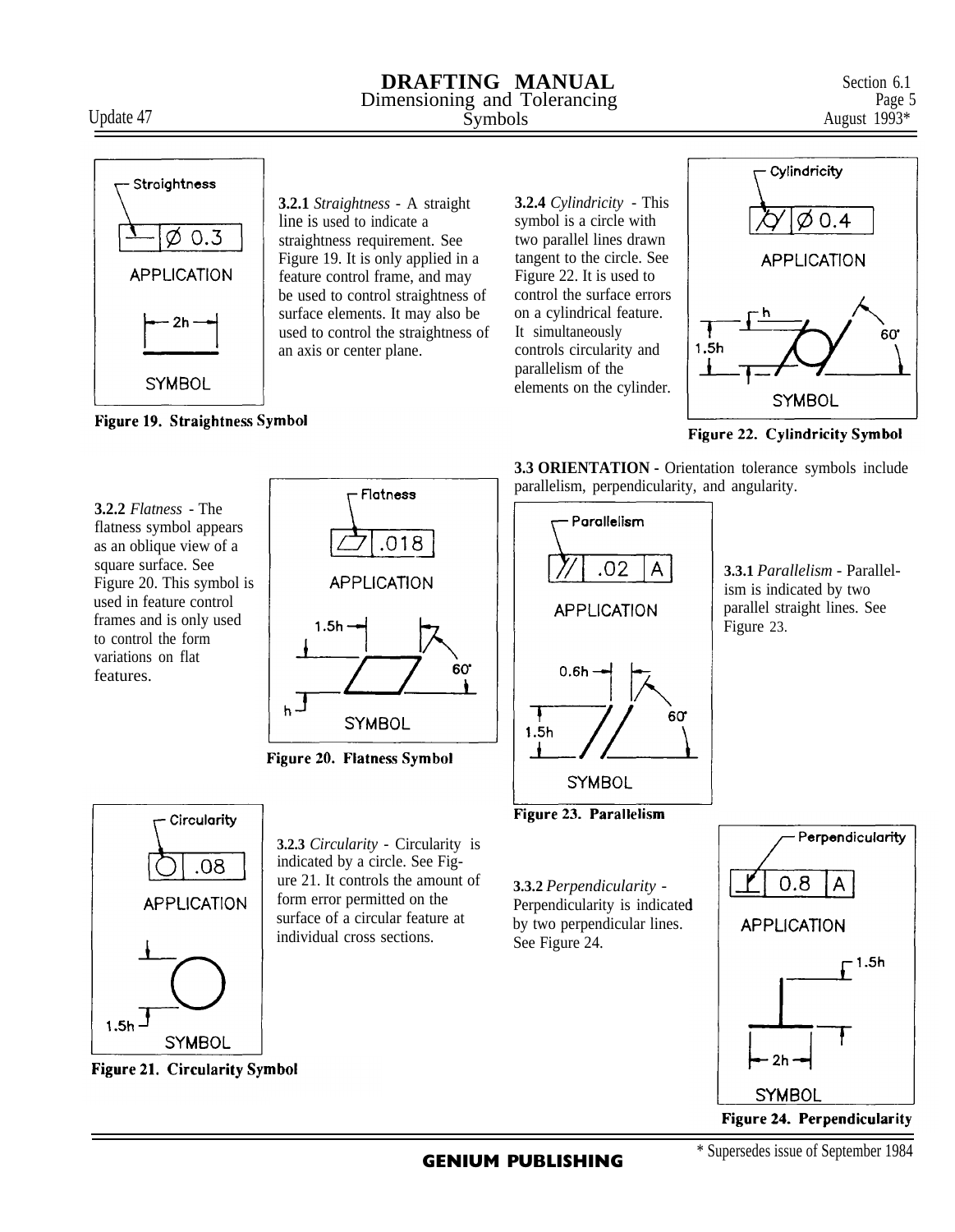# **DRAFTING MANUAL**

# Dimensioning and Tolerancing

Symbols Update 56

**3.3.3** *Angularity* - Angularity is indicated by two lines forming a 30° angle. See Figure 25.



Angularity





**3.4.1** *Position* - The position tolerance symbol is a circle with a horizontal and vertical line drawn through the circle. See Figure 26.



**3.4.3** *Symmetry* - A special symmetry symbol existed prior to the 1982 standard. See Figure 28. This symbol became obsolete in the 1982 standard. Under the 1982 standard, any symmetry requirement is specified using a position tolerance. The symbol has been reinstated by the 1994 standard.

#### **Figure 28. Symmetry Symbol**

**3.5 PROFILE** - Line profile and surface profile are two distinctly different tolerance types, and each has a specific symbol. Both tolerance types may be used for multiple levels of control, which are described in detail in the section on profile tolerances.

**3.5.1** *Line Profile* - Line profile is indicated by an arc. See Figure 29. The arc is open at the bottom. It is easy to remember the line profile symbol since it is drawn with a single curved line.

– h



**Figure 29. Line Profile**

**3.5.2** *Surface Profile* - The surface profile symbol is similar to the line profile symbol, except the surface profile has a straight line drawn across the bottom. See Figure 30. Although the surface profile symbol is closed, it is not filled.

**Figure 26. Position Tolerance Symbol**

**3.4.2** *Concentricity* - Concentricity is indicated by two concentric circles. See Figure 27. The need for this symbol has been challenged, but it is still used to specify concentricity. Care should be taken to avoid the use of this symbol if the needed control can be achieved by using either position or runout tolerances.

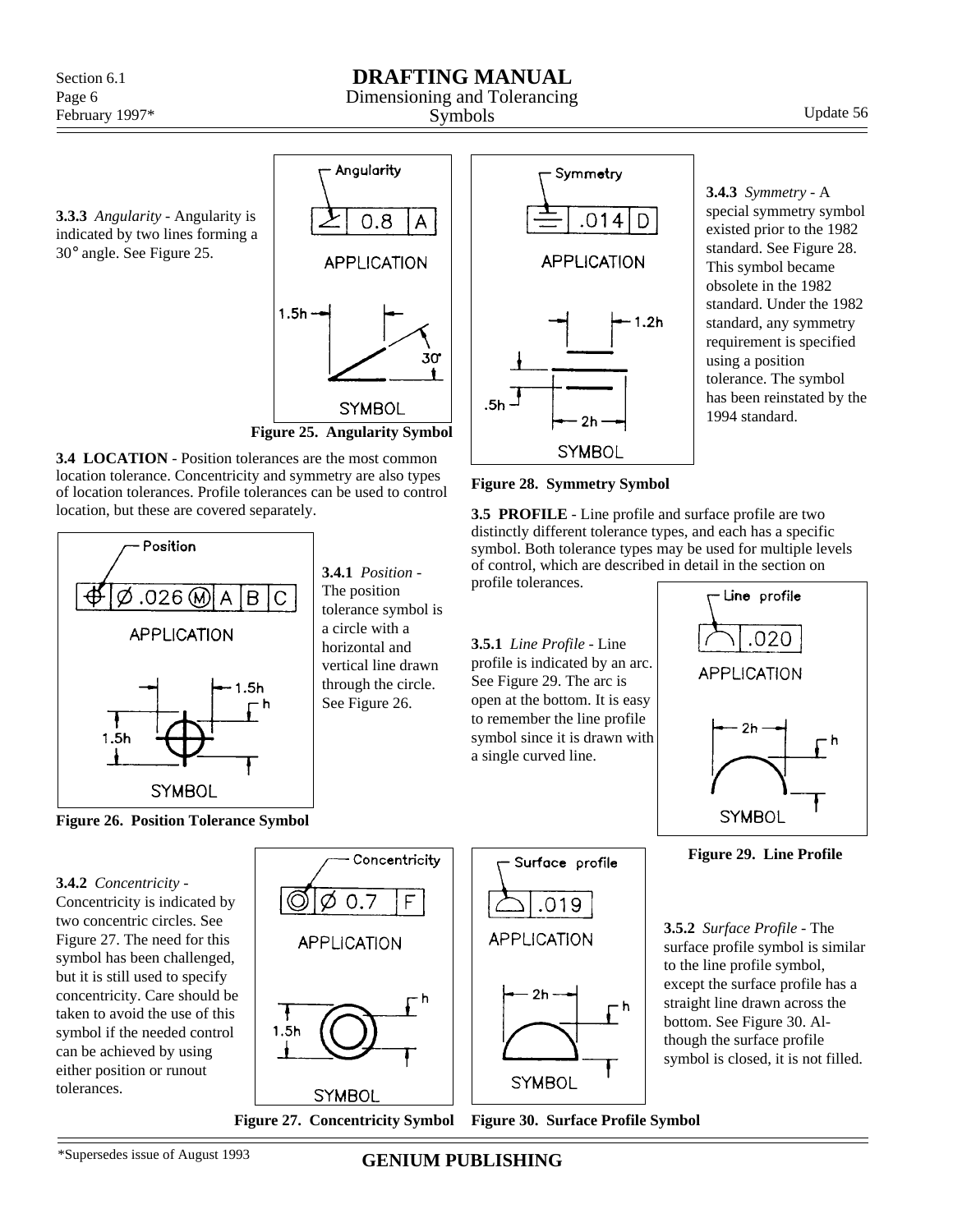**DRAFTING MANUAL** Dimensioning and Tolerancing

**3.6.1** *Circular Runout* - A single arrow pointing in an upward direction indicates circular runout. See Figure 31. The arrow may be filled or unfilled.

total runout may be controlled.



 **Figure 31. Circular Runout Symbol**

**3.6.2** *Total Runout* - Two parallel arrows pointing upward and connected by a horizontal line at the bottom of the arrows indicates a total runout requirement. See Figure 32. The arrows may be filled or unfilled.

**3.6 RUNOUT** - Two types of runout can be specified to achieve the necessary surface control of circular elements or surfaces relative to an axis of rotation. Either circular runout or



**Figure 32. Total Runout Symbol**

**3.7 MODIFIERS** - Modifiers are used to provide information about how the specified tolerances apply to the controlled feature. As an example, if a tolerance applies when a feature is at its maximum material condition, then the maximum material condition modifier is shown with the tolerance specification. Some modifiers may be used with dimensions. The specific application of each modifier is explained in the sections on tolerance application.



 **Figure 33. Maximum Material Condition Symbol**



**3.7.2** *Least Material Condition* - A letter **L** within a circle is the least material condition modifier. See Figure 34. The equivalent abbreviation for use in notes is LMC.

**Figure 34. Least Material Condition Symbol**

**3.7.3** *Regardless of Feature Size* - A letter **S** within a circle indicates regardless of feature size. See Figure 35. The symbol is optional—no longer required. The equivalent abbreviation for use in notes is RFS. In compliance with ASME Y14.5M-1994, the RFS condition is assumed to apply to all tolerances unless specified otherwise.



**Figure 35. Maximum Material Condition Symbol**